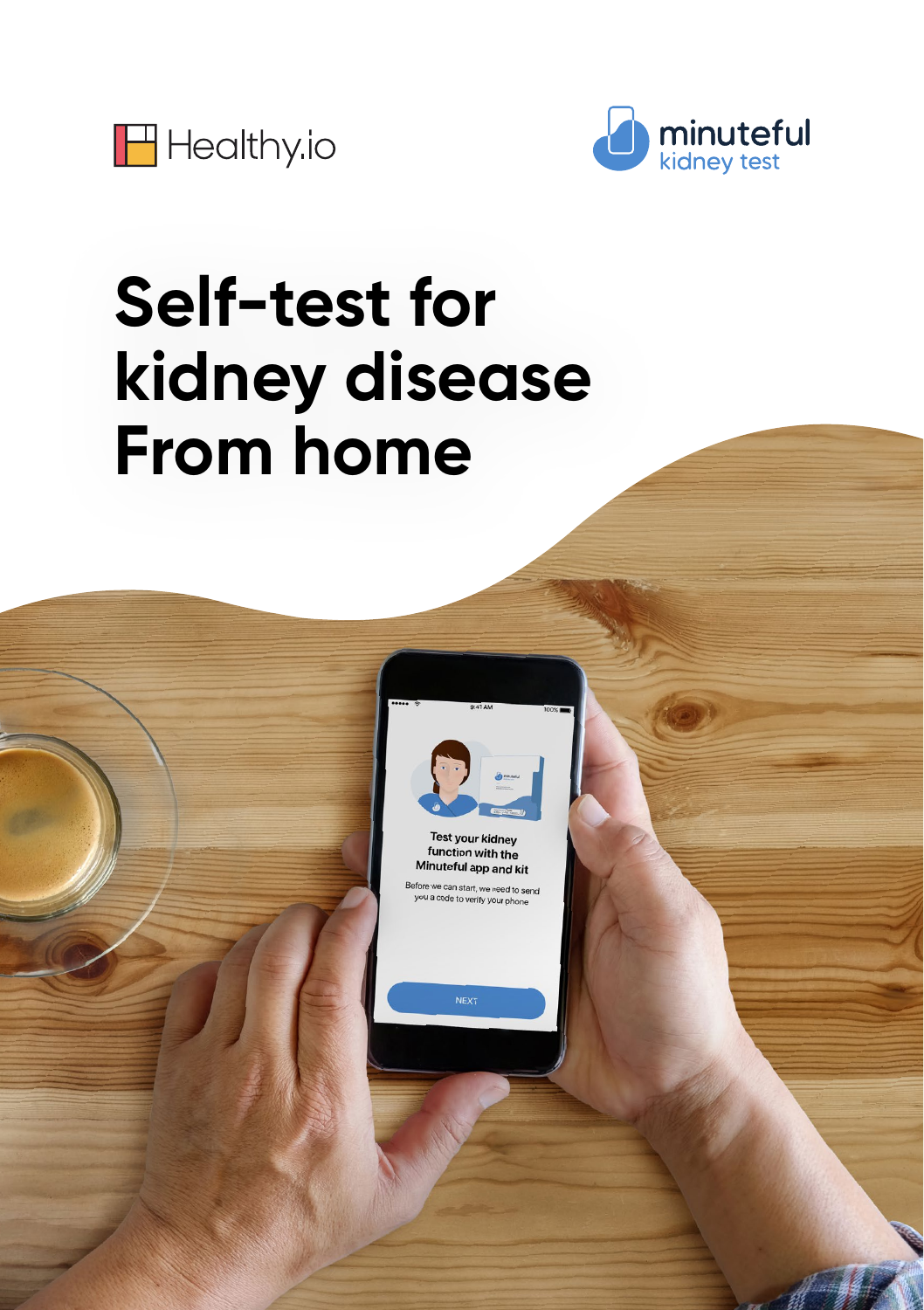

## **What is CKD?**

Chronic kidney disease (CKD) is an ongoing condition where your kidneys do not work as well as they should. Untreated CKD increases your risk of developing cardiovascular disease, which may lead to heart attacks and strokes. If untreated, CKD can progress to complete kidney failure.

## **Who** is at risk of CKD?

CKD affects 1 in 10 adults across the UK. The most common causes of CKD are diabetes and high blood pressure. For people with these conditions, it is important to routinely screen for CKD, as there are no symptoms in its early stages.

One of the earliest markers of kidney damage can be detected by a simple urine test called the urine albumin: creatinine ratio (ACR).

### **What is an ACR test?**

An ACR test looks for particles of protein in your urine called albumin. The presence of these particles may suggest the first signs of kidney damage.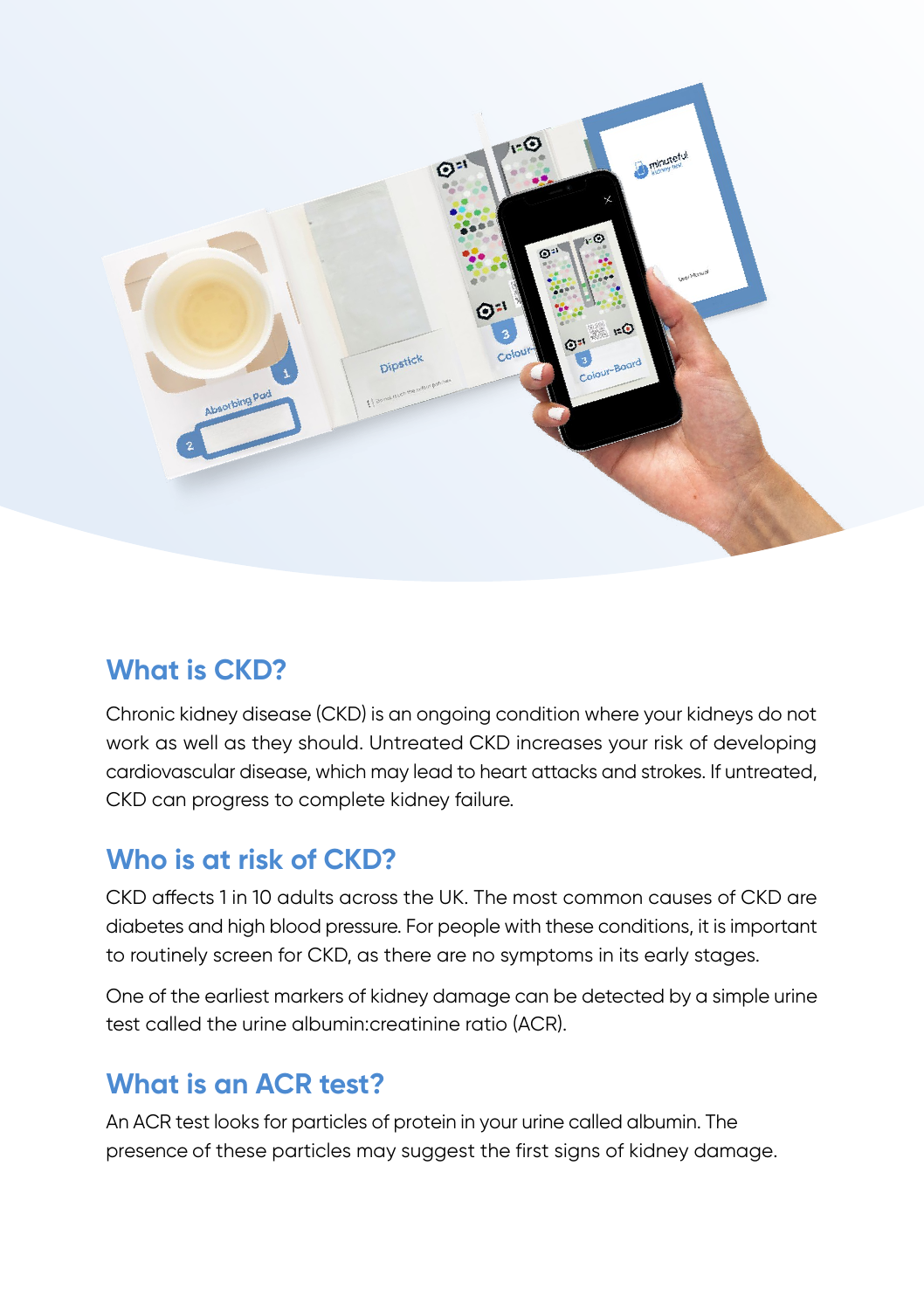#### **Smartphone powered ACR testing**

NHS West Yorkshire and Harrogate Health and Care Partnership is collaborating with Healthy io on a pilot project to make annual ACR testing more convenient. If your GP practice is participating in the project, you can perform the test from the comfort of your home using a Minuteful test kit and mobile app. Results are automatically sent to your GP practice for review.

### **Why am I receiving this?**

This is a new service for people with diabetes at your practice to make ACR testing easier and more convenient. Doing a Minuteful ACR test allows your doctor to identify if you are at risk of CKD. Early identification and treatment of CKD can slow down or stop the kidney damage before it's too late. To find out more about the annual diabetes checks you should be receiving for your diabetes, click [here](https://www.diabetes.org.uk/guide-to-diabetes/managing-your-diabetes/15-healthcare-essentials).

#### How does it work?



#### **Receive initial call**

A member of the Healthy io team will contact you to explain the service, answer any auestions and help you download the app.



#### Self-test at home using test kit and app

You will receive a Minuteful test kit at your home. Follow the instructions in the app to perform the test.



#### **Results shared with your clinical team**

If your results are abnormal, your GP will contact you to perform a follow-up test. If your results are normal, no further action is required.